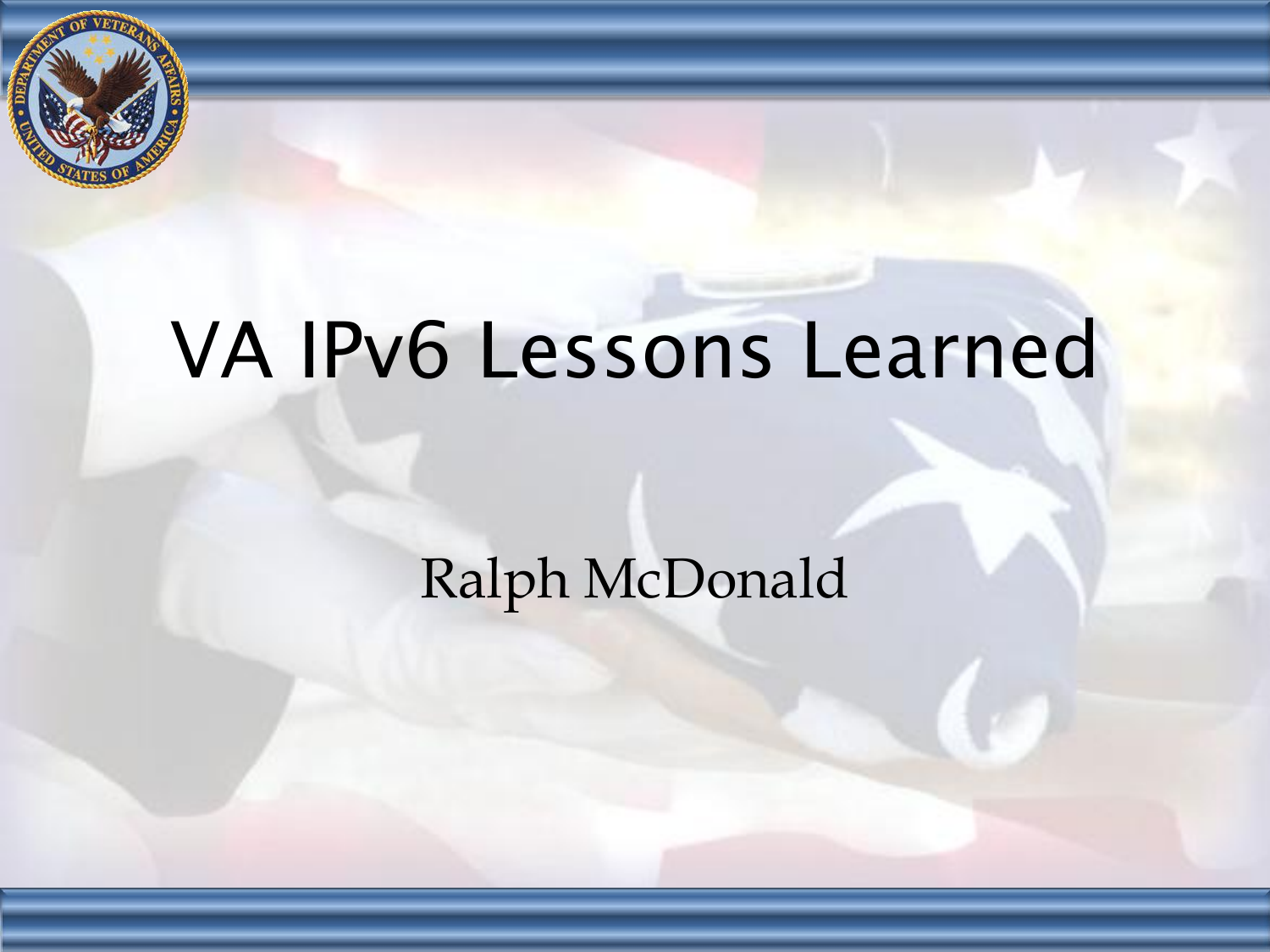

### • **Introduction**

- **Lessons Learned**
	- **Processes**
	- **Procurement Practices**
	- **VA Goals Accomplished**
	- **Next step and Challenges**
	- **Upcoming Activities**

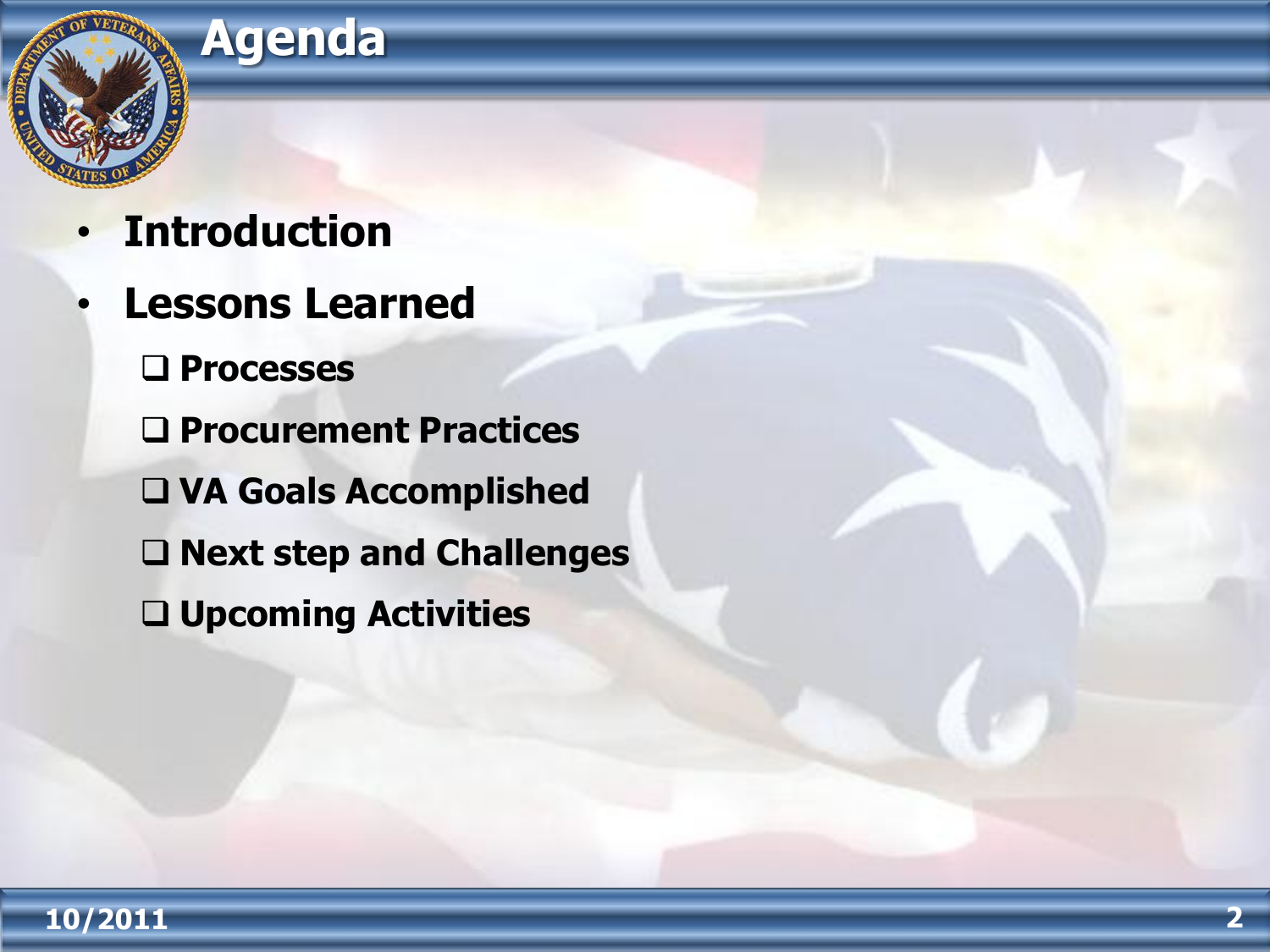### **Introduction**



- **A number of challenges had to be overcome in order to complete this first leg in delivering IPv6**
- **Many real life issues had to be addressed in order to be successful**
- **A solid technical base had to be developed to help guild all parties to a functional IPv6 solution**
- **Some lessons learned in this first leg of IPv6 Transition**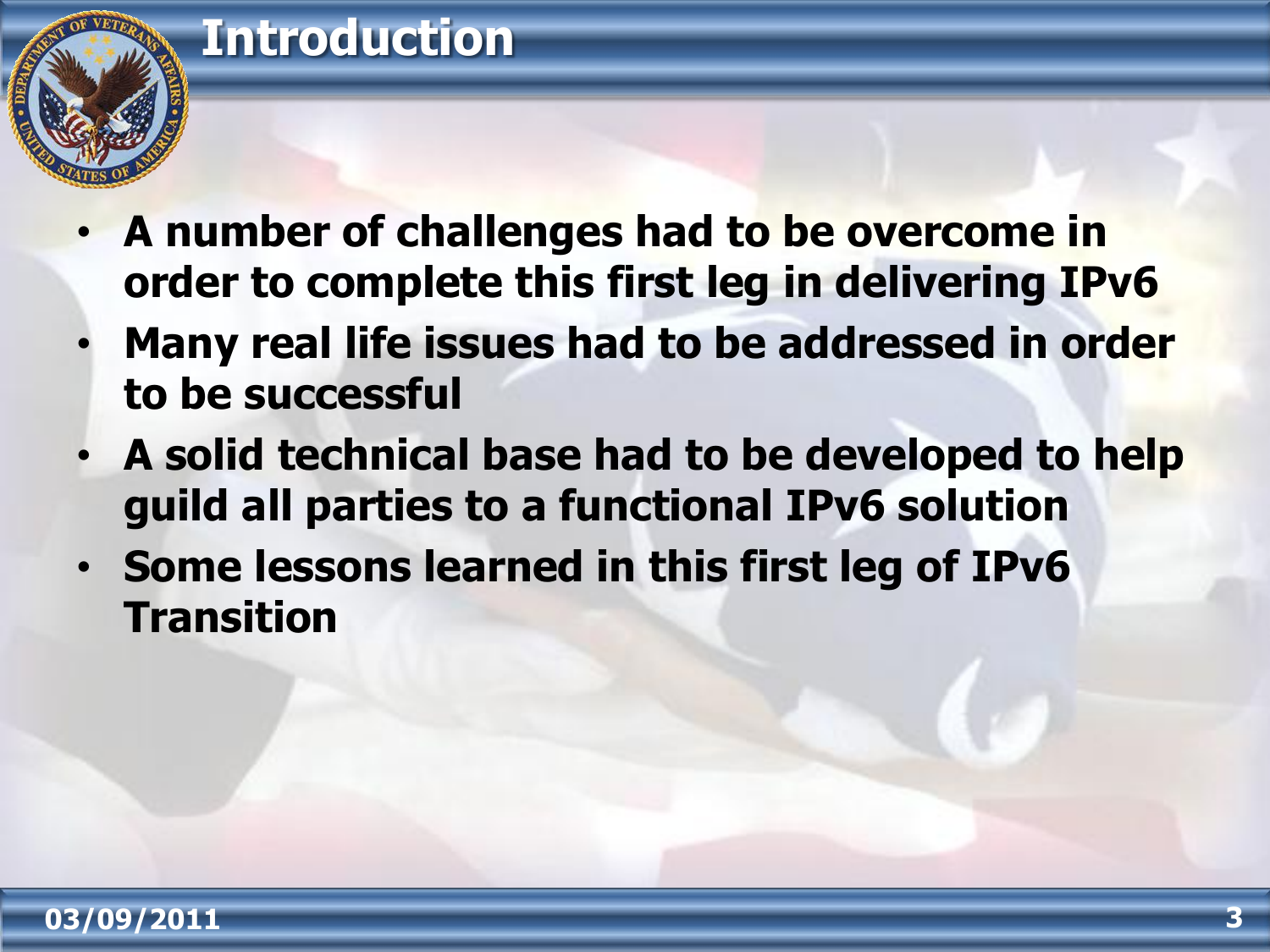#### **Process**

# • **Process:**

- First Steps
- Gateways
	- Identify gateway inventory
	- Coordination with and NSOC and the Carrier
- Reconciling of assets to include circuit bandwidth, circuit ID, location and type
- Process for ordering services through various carriers
- VA worked in conjunction with the carries to establish policy and procedures for ordering IPv6 services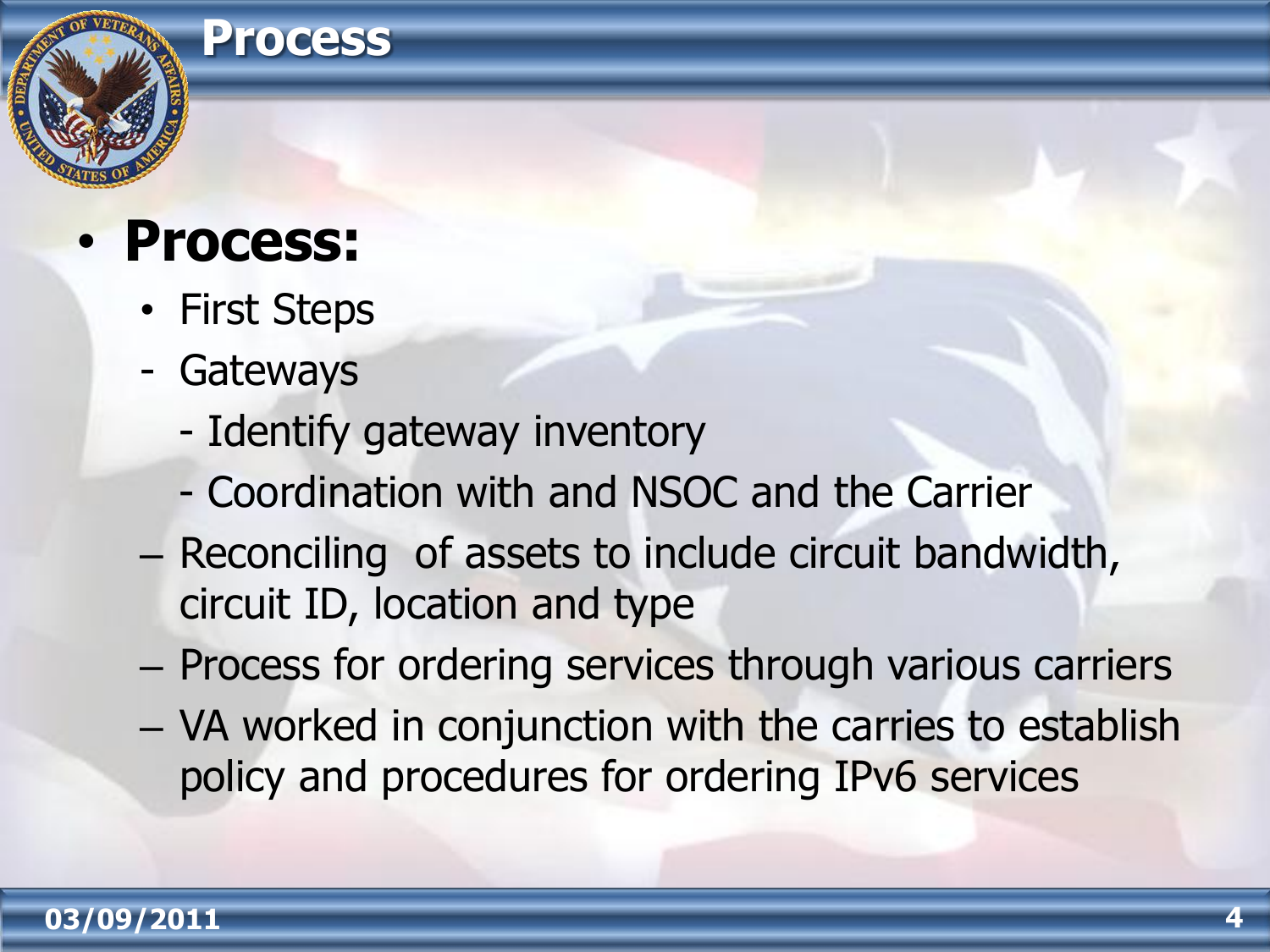# Coordination and **Communications**

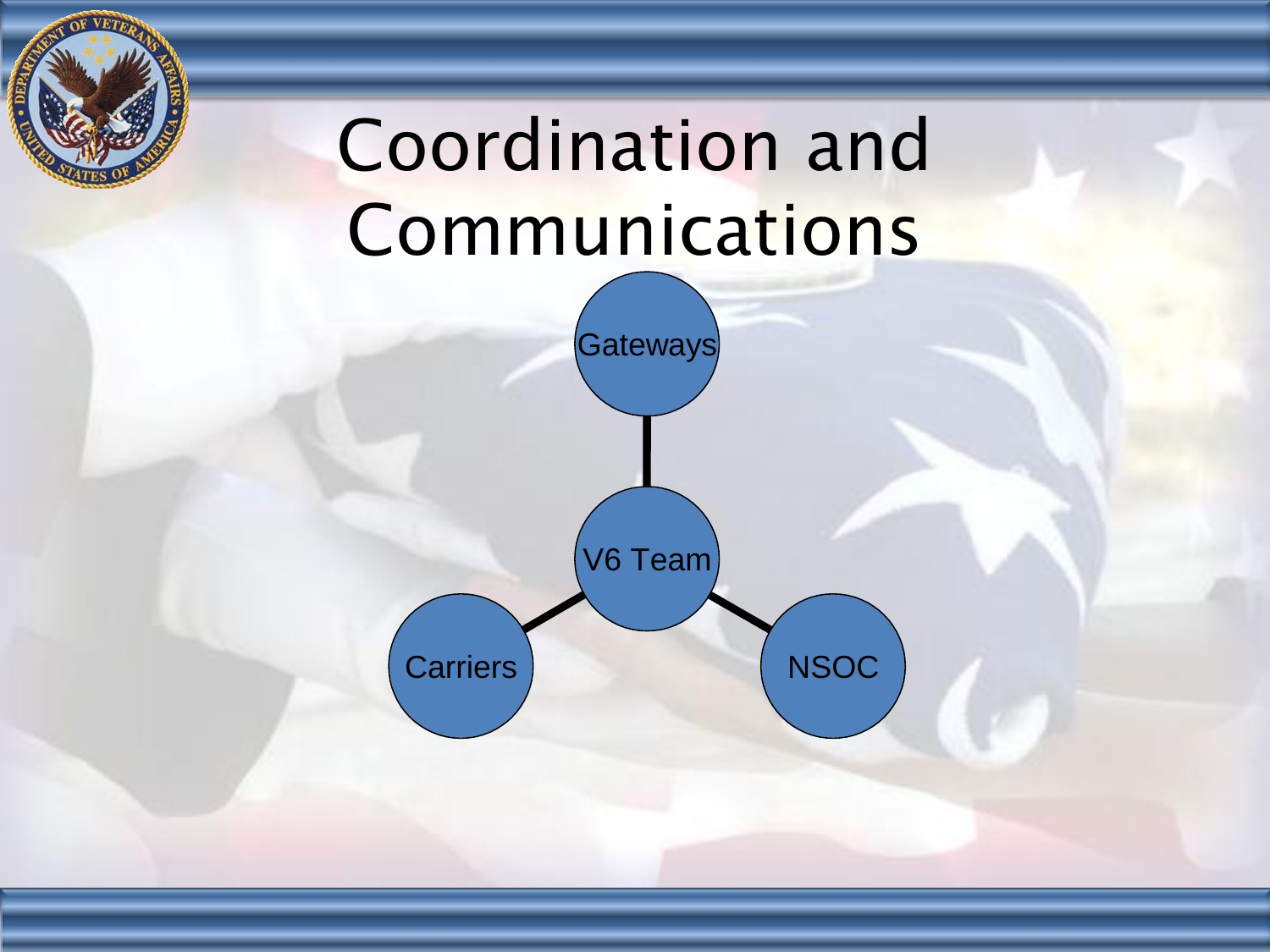

- **Coordinated efforts with TAC and internal acquisitions personnel to establish processes**
- **Developed an understanding of limitations and perimeters of established contracts**
- **Built relationships within the organization enlisting buy in for concerted objectives.**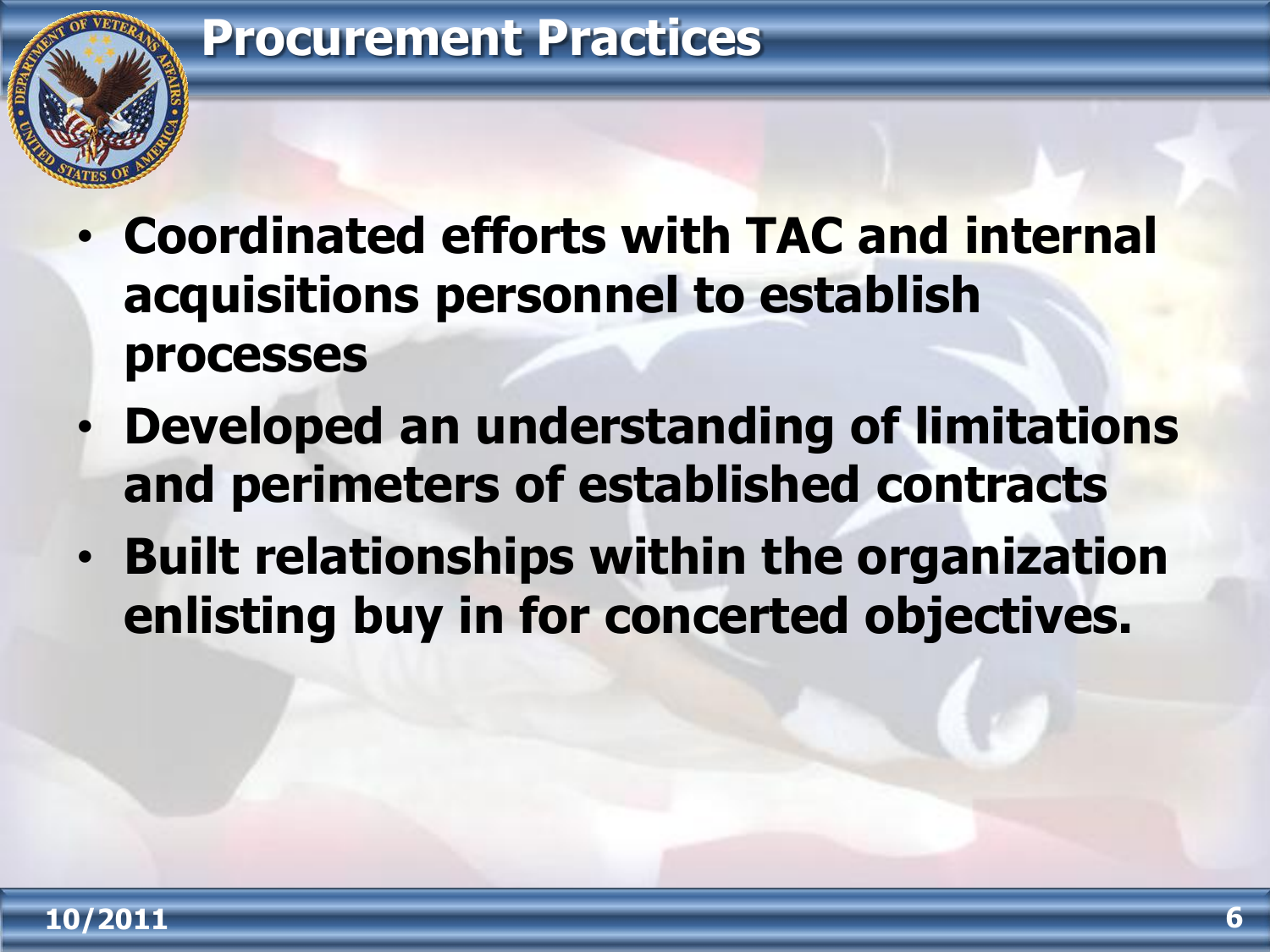

### **VA Goals Accomplished**

- **VA provisioned four gateway circuits with IPv6**
- **VA has a good working process for ordering services going forward**
- **Continued coordination and communication to build relationships across the network spectrum**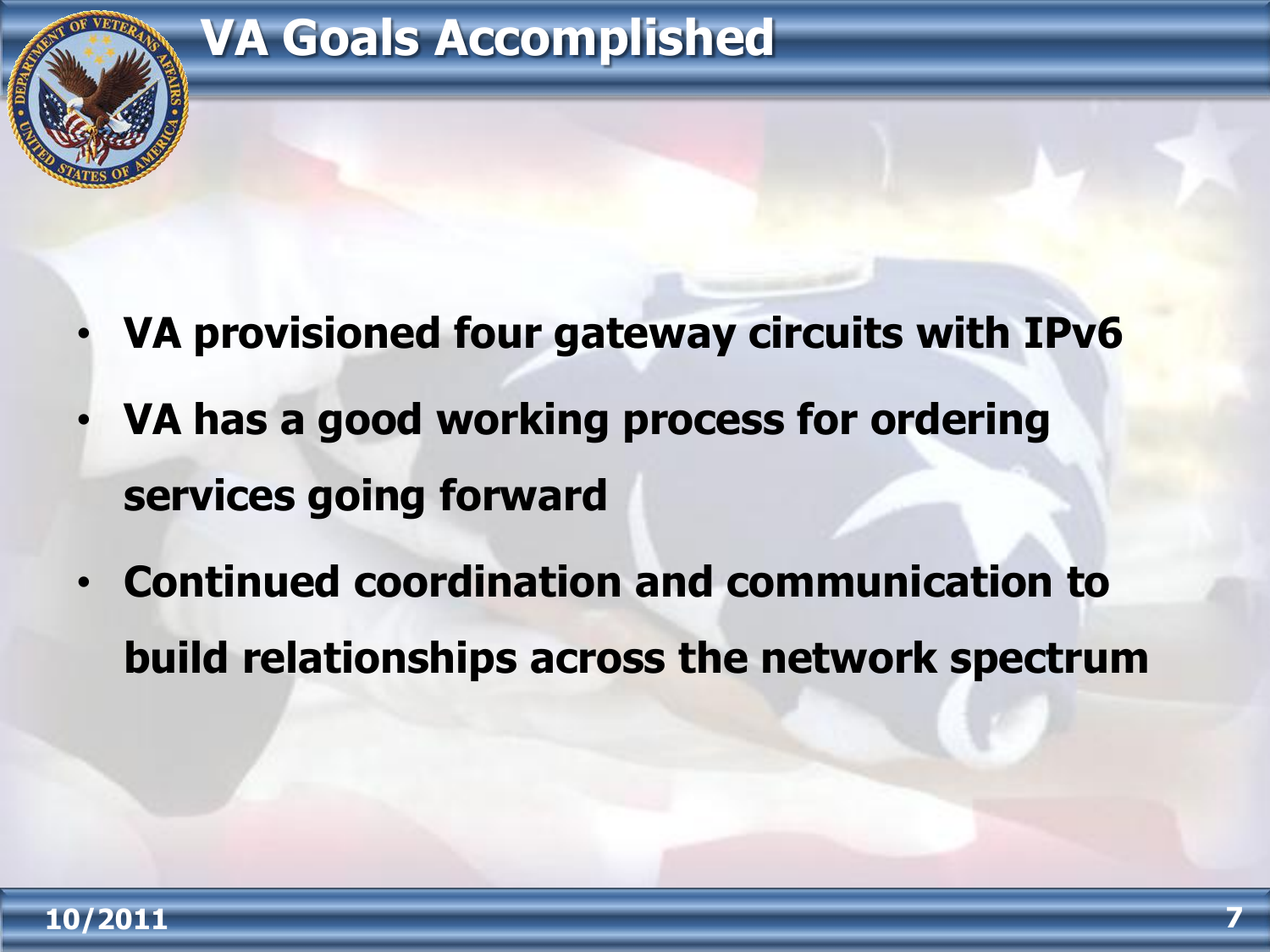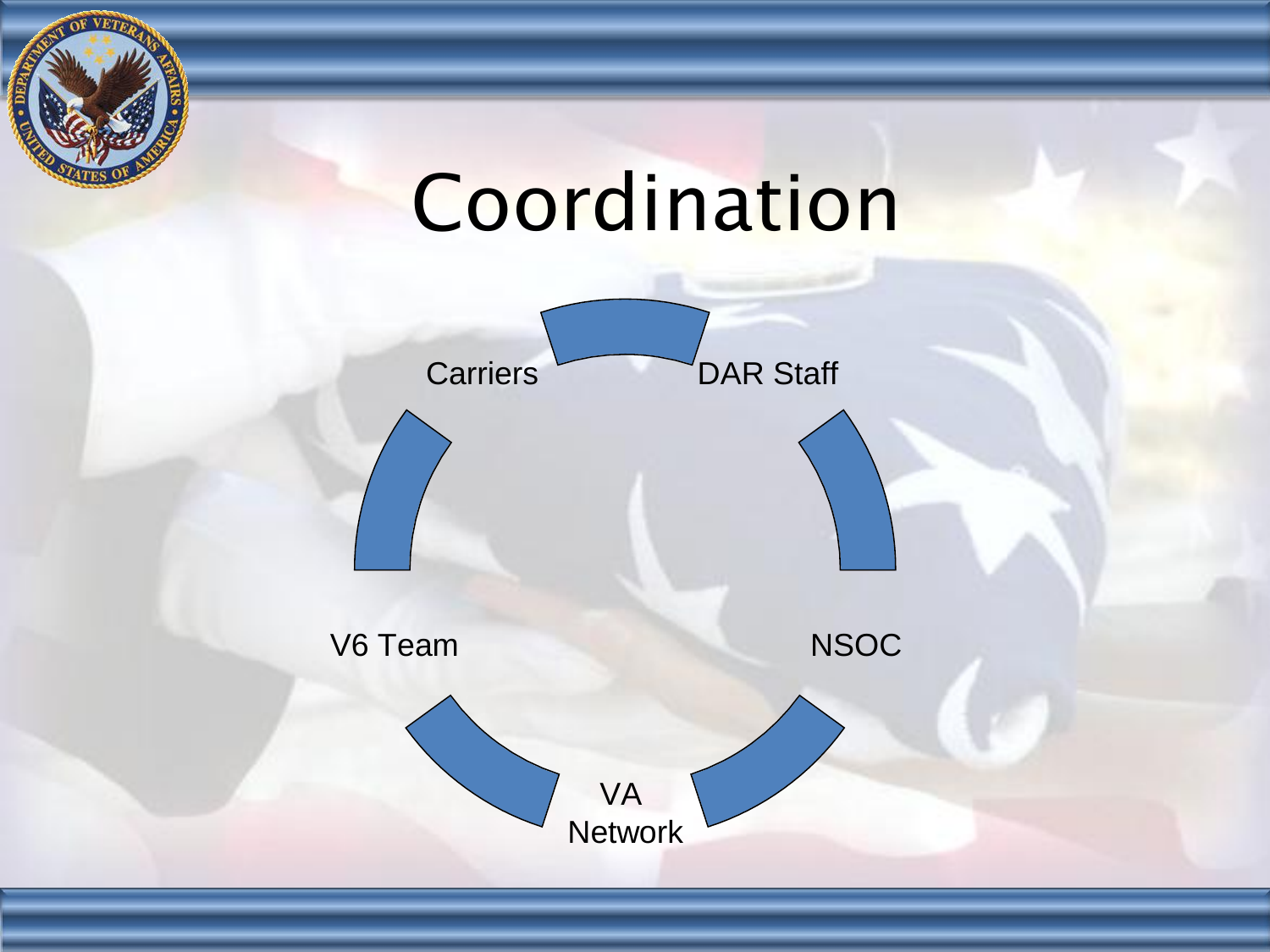

**Next step and Challenges** 

- **Transition further into the network MPLS backbone**
- **May take 18+ months for full dual stack capability**
- **In many cases requires new circuit provisioning**
- **Maintaining command and control of the processes**